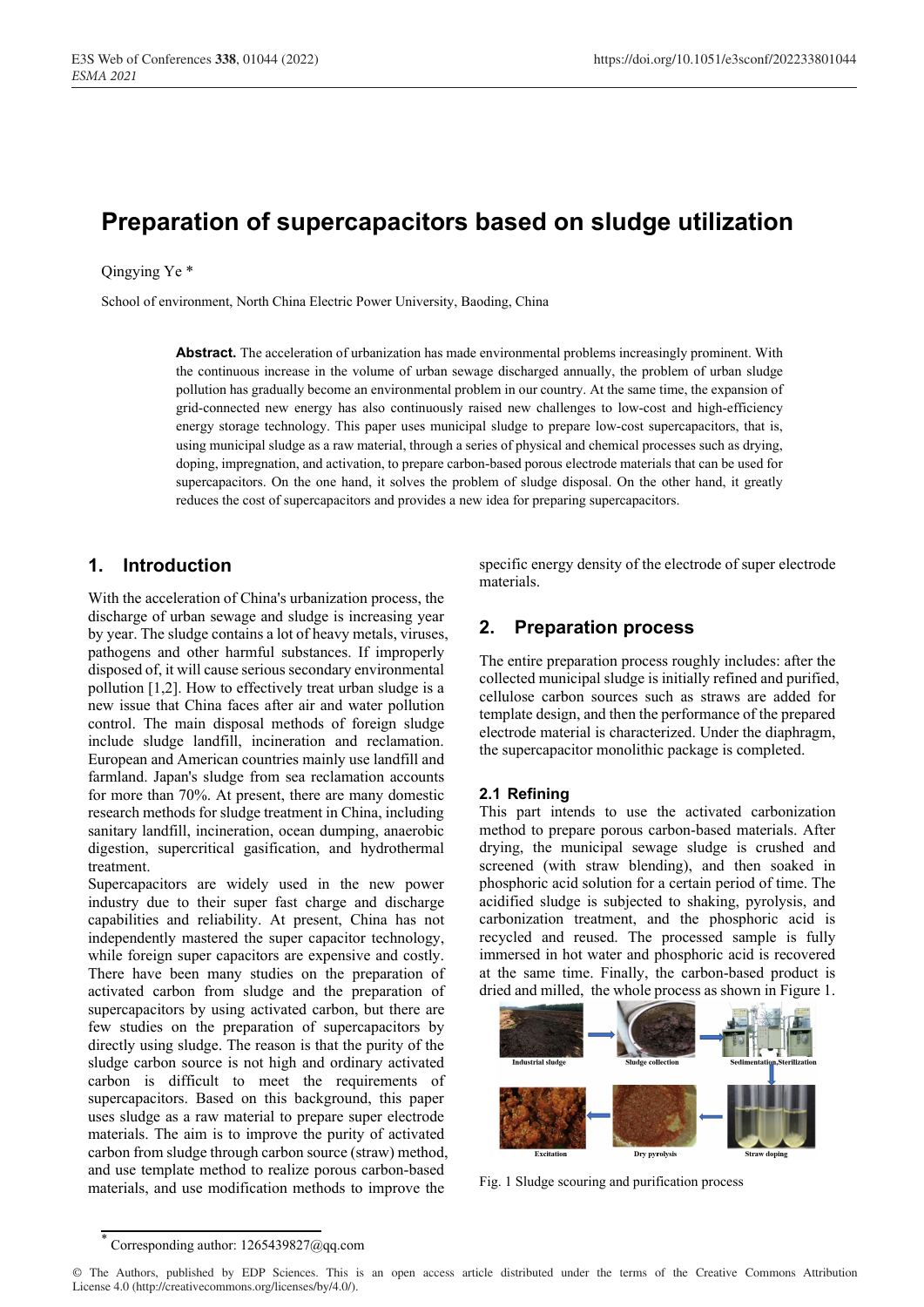Improved on the basis of traditional sludge purification activated carbon technology, taking into account the pseudocapacitance needs of supercapacitors, the treated sludge should maintain a certain amount of metalcontaining impurities (as composite or doping), which greatly reduces the traditional technical requirements .At the same time, it is also conducive to the subsequent doping modification process of electrode materials. The carbon-based material obtained through preliminary refining and purification has the characteristics of being fluffy, doped to a certain degree, and porous. However, it is not suitable for electrode materials of supercapacitors, and further chemical design and electrical performance improvement are required.

#### **2.2 Chemical design**

With the help of MS software, a variety of possible topologies can be designed. In this step, the research focuses from the macroscopic sludge to the microscopic single-molecule structure design. Using the template method, adding highly fibrous straw and waste paper for mixed treatment, so that the organic carbon molecules in the sludge grow along the highly fibrous carbon skeleton, and then gradually remove its hydrogen and oxygen during the subsequent activation carbonization process. Retaining carbon skeleton, its porous lattice structure and good thermal stability make the activated carbon at this stage have certain electrochemical properties.



Fig 2. Micro-molecular structure design of sludge

Figure 3 shows the comparison of carbon-based materials before and after the molecular structure design of sludge under the electron microscope. The sludge sample designed by the template method is more dispersed and porous under the electron microscope, and has a larger specific surface area than before. Its ultra-microstructure enables it to have a complex ion channel unique to the super electrode material, which can hold more electrons. However, macroscopically, the battery performance is not yet known, and further measurement and characterization work is still needed.



**Figure 3.** Comparison of carbon-based materials before and after sludge molecular structure design under electron microscope

#### **2.3 Research on the characteristics of supercapacitors**

At this stage, the development of high-energy-density electrodes must be realized. The carbon-based samples prepared above are combined with faraday pseudocapacitance materials, such as MnO2, Ni(OH)2, etc[4].to prepare composite electrodes to obtain better specific capacitance characteristics. The electrode material after the composite pseudocapacitance material tends to have a higher porosity, and has a preliminary fibrous template, which indicates that the electrode material produced has preliminary requirements in terms of physical and chemical structure. However, further research on its electrochemical performance is still needed through electrochemical experiments.







**Fig.5** The relationship between the highest capacitance ratio and time under different electrolyte concentrations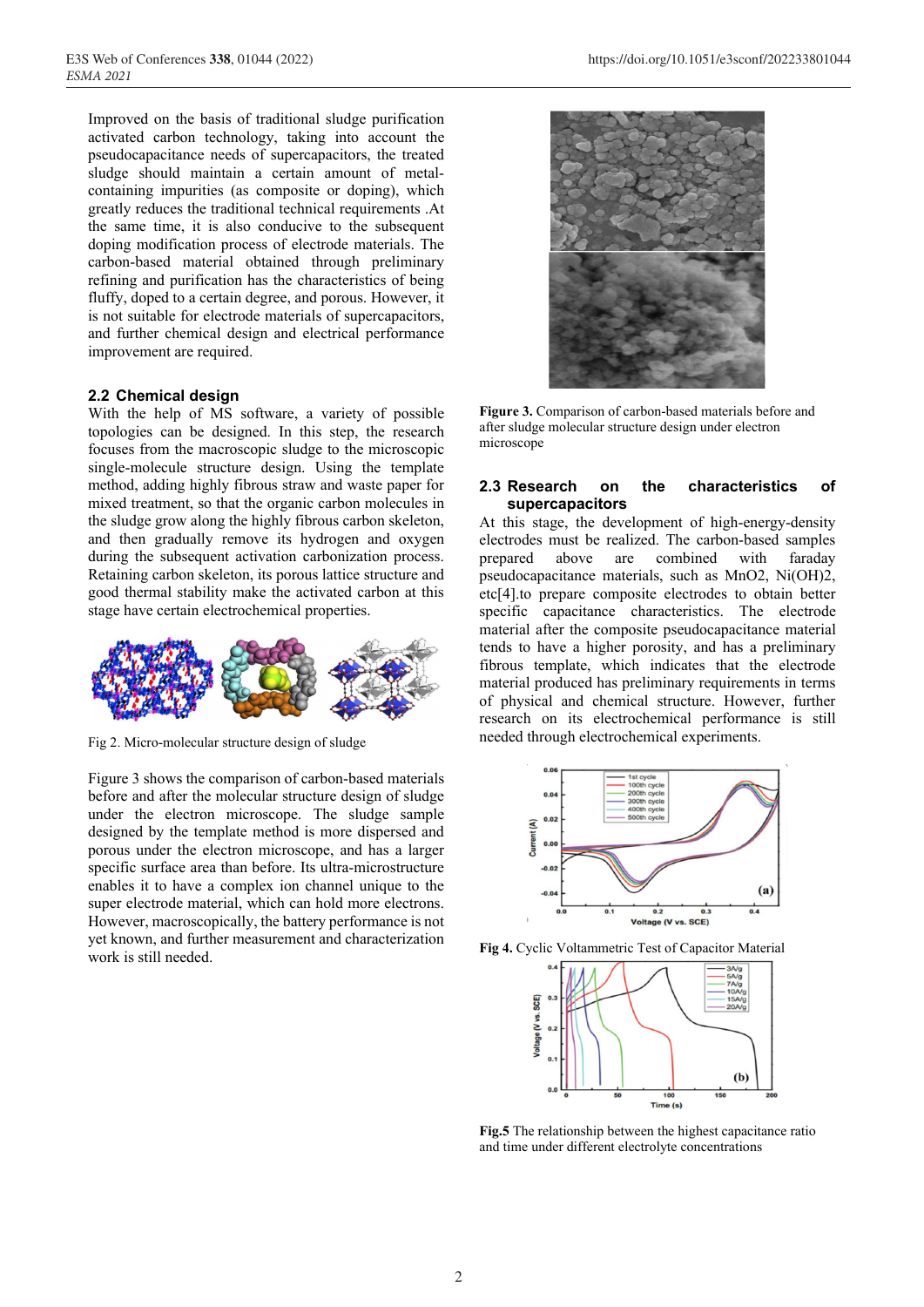In order to verify the electrochemical characteristics of the fabricated electrode materials, electrochemical tests are required. From Figure 4, we can clearly see the uniform and symmetrical redox window, which proves the high reversibility of the charge and discharge of the material. Figure 5 shows that under different electrolyte adaptations, the highest specific capacitance can reach 265.6F/g. This result can even be compared with some graphene parameters (200~300F/g) on the market.

At this time, the sludge electrode material we have developed has the characteristics of a super electrode. The next step is to focus on the adaptation of the electrolyte, so that the performance of the material can be thoroughly demonstrated and improved.

## **2.4 Screening of electrolyte and diaphragm**

Study the coupling of organic electrolyte and sludge carbon-based materials and the selection of membrane materials, and carry out screening experiments on highseparation membrane materials with selective permeability to obtain membranes suitable for sludge carbon-based super electrodes. After hundreds of adaptation processes at this stage, we finally screened out the electrolyte and selective diaphragm that are supported by the sludge composite material, and its capacitance performance can be adequately guaranteed.

## **2.5 Package molding**

After completing the synthesis of the electrode material, the capacitor needs to be encapsulated. Mix the electrode material, conductive additives and binder according to the proportions, and evenly coat them on a current collector such as foamed nickel. Use a tablet press to press the current collector sheet to a thickness of about 0.3 mm, and wind it with a winding machine. In the vacuum glove box, the prepared electrode sheets are assembled into the super capacitor shell, electrolyte is injected, the diaphragm is added, and the aluminum shell is sealed with a sealing machine.

## **2.6 Field test**

After completing the packaging of the capacitor monomer, in order to further study its energy storage performance and application prospects, with the cooperation of the Shanghai Electric Power Research Institute, the developed sludge supercapacitor was connected to the test bypass of its high-voltage main building for on-site assembly and test. The test results show that the operating temperature distribution is stable and the temperature rise is not obvious under normal operating conditions and long-term overload conditions, which is in line with the temperature rise of normal batteries. It shows that the capacitor meets the preliminary requirements of the power grid and has certain application value.

The power grid's requirements for the energy density of supercapacitors are not as high as those in the field of electric vehicles, so the use of sludge carbon-based materials to prepare supercapacitors can fully meet the performance requirements. At the same time, because the cost of supercapacitors is mainly concentrated in the

synthesis and preparation of electrode materials, the use of sludge activated carbon can greatly save the expense of electrode materials. When the initial investment is the same, the supercapacitors made of this material will get better than traditional electrochemical supercapacitors. Large energy storage power and energy storage capacity, that is, higher cost performance.



**Figure 6.** Field test and operation

# **3. Conclusion**

In this paper, sludge is used as a raw material, through refining and purification, molecular design, electrochemical testing, electrolyte adaptation and encapsulation, and finally a supercapacitor material with higher specific energy density and higher cycle times is obtained. After on-site testing, it shows that it basically meets the requirements of the power grid.

After the super capacitor energy storage technology is applied to wind power and photovoltaic power generation, it can smooth the short-term power output fluctuations of the power station caused by unstable natural conditions such as wind and light. Due to the shortcomings of volatility, intermittentness, and unpredictability of renewable energy power generation, as well as traditional energy storage power sources used as wind power pitch power sources, power distribution network backup power sources have high maintenance costs and limited service life [5]. These all lead to long response time of physical energy storage and substandard power density of battery energy storage when compensating the pulse load of the grid. The output power density of the low-cost supercapacitor developed in this paper is as high as several kW/kg, and the cycle life can reach hundreds of thousands or even millions of times. It has reached the microgrid requirements in terms of cycle times, charging time, and safety, and has strong application value for the large-scale grid connection of new energy in the future.

# **References**

- 1. Zhou Xuhong, Carbon nanotube-nickel hydroxide composite electrode electrochemical capacitor [J]. Electronic Components and Materials, 2015, 04: 16- 18+21.
- 2. Qian Jueshi, Xie Congbo, Xie Xiaoli, et al. Utilization status and research progress of urban